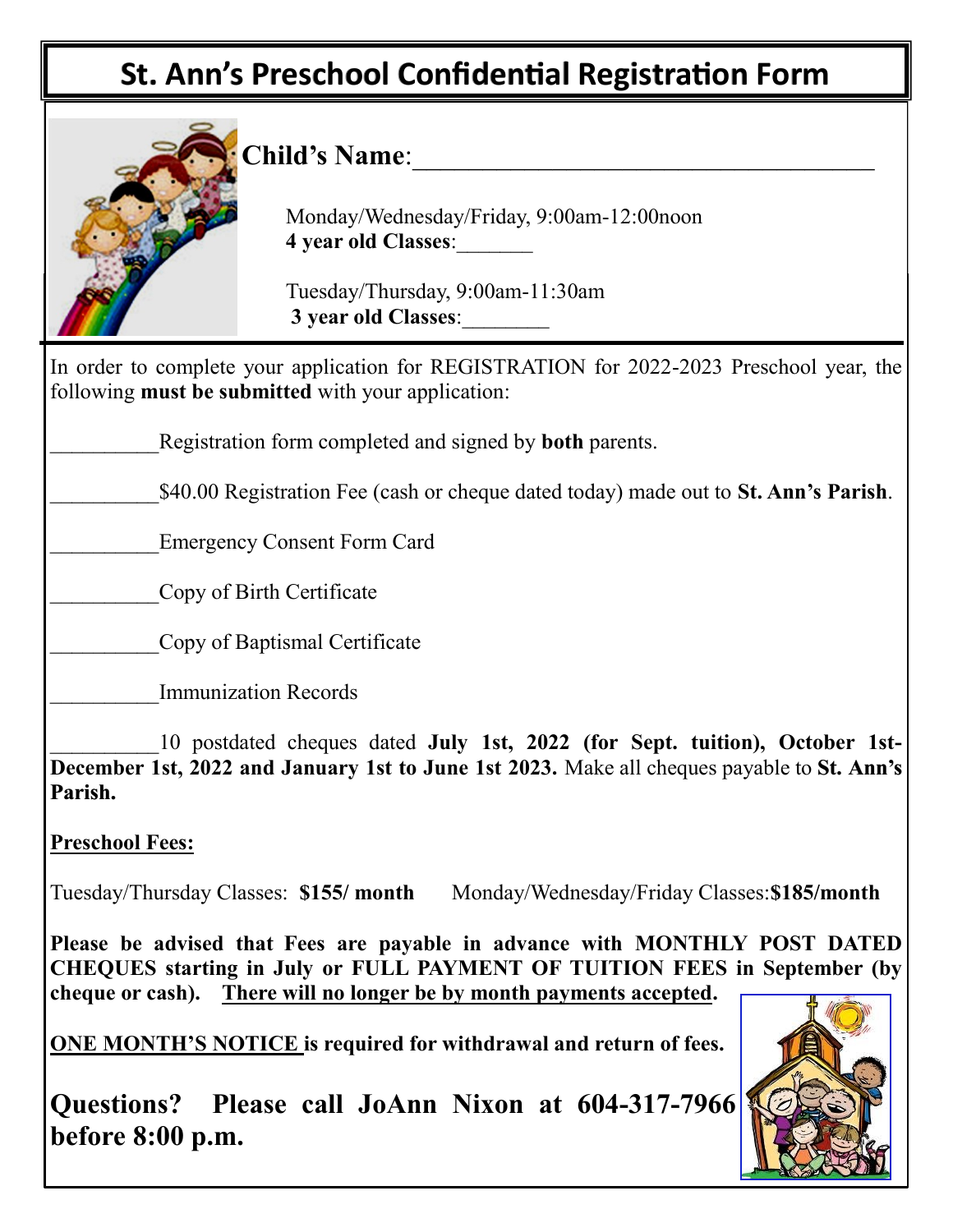St. Ann's Preschool Registration

|                                                                                                                 | Child's legal family name: Child's legal first name:                                                 |  |  |  |
|-----------------------------------------------------------------------------------------------------------------|------------------------------------------------------------------------------------------------------|--|--|--|
|                                                                                                                 |                                                                                                      |  |  |  |
|                                                                                                                 |                                                                                                      |  |  |  |
| Person(s) with whom the Child lives:                                                                            |                                                                                                      |  |  |  |
| Commencement date:                                                                                              |                                                                                                      |  |  |  |
| Monday/Wednesday/Friday ________ 4 year old class<br>Tuesday/Thursday 23 year old class                         |                                                                                                      |  |  |  |
|                                                                                                                 |                                                                                                      |  |  |  |
|                                                                                                                 |                                                                                                      |  |  |  |
|                                                                                                                 | Postal Code: __________________ Occupation: ___________________________________Home#: ______________ |  |  |  |
|                                                                                                                 |                                                                                                      |  |  |  |
|                                                                                                                 |                                                                                                      |  |  |  |
|                                                                                                                 |                                                                                                      |  |  |  |
|                                                                                                                 |                                                                                                      |  |  |  |
|                                                                                                                 |                                                                                                      |  |  |  |
| Work #:<br>$\text{Cell} \#$                                                                                     | Email:                                                                                               |  |  |  |
| Working days and hours:                                                                                         |                                                                                                      |  |  |  |
| If there is a Custody Agreement, Please give details_____________________________                               |                                                                                                      |  |  |  |
|                                                                                                                 |                                                                                                      |  |  |  |
| If Catholic: Name of church & city where child was baptized:<br>Name of parish you are currently registered at: |                                                                                                      |  |  |  |
| Siblings: Name                                                                                                  |                                                                                                      |  |  |  |
| Name                                                                                                            |                                                                                                      |  |  |  |
|                                                                                                                 |                                                                                                      |  |  |  |
| Signature of Parent:                                                                                            |                                                                                                      |  |  |  |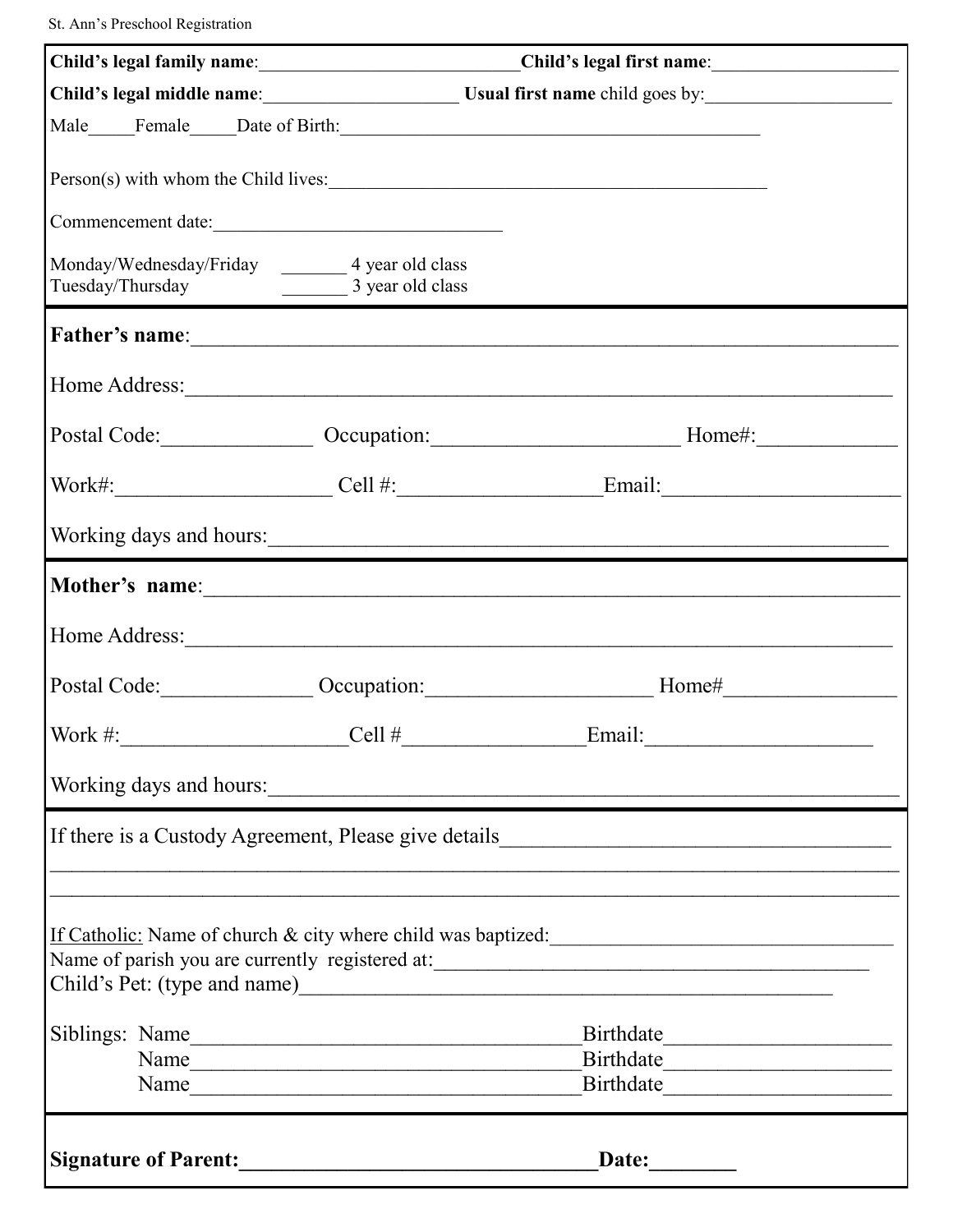٦

| Relationship: $\frac{W \cdot W}{\cdot}$<br>People authorized to pick up child from preschool (include parents)<br>Home/Cell & Work<br>Has your child previously attended preschool?<br><u>Letting</u><br>If yes, where?<br><b>Medical Information:</b><br>Care Card Number:<br>Does your child have development difficulties? Speech____Vision____Hearing______<br>Does your child have any disabilities or serious illnesses?______________________<br>Is your child on any Medication?<br>Is there anything else you can think of that will help us to know and understand your child better?<br>Has your child been immunized? Yes____ No_____<br><b>Immunization History:</b><br>HIB Meningitis<br>Please indicate where original records can be found:<br>Which Health Unit Office:<br>Which Doctor's Office: | Emergency contacts other than parent/guardian: |  |  |  |  |
|--------------------------------------------------------------------------------------------------------------------------------------------------------------------------------------------------------------------------------------------------------------------------------------------------------------------------------------------------------------------------------------------------------------------------------------------------------------------------------------------------------------------------------------------------------------------------------------------------------------------------------------------------------------------------------------------------------------------------------------------------------------------------------------------------------------------|------------------------------------------------|--|--|--|--|
|                                                                                                                                                                                                                                                                                                                                                                                                                                                                                                                                                                                                                                                                                                                                                                                                                    |                                                |  |  |  |  |
|                                                                                                                                                                                                                                                                                                                                                                                                                                                                                                                                                                                                                                                                                                                                                                                                                    |                                                |  |  |  |  |
|                                                                                                                                                                                                                                                                                                                                                                                                                                                                                                                                                                                                                                                                                                                                                                                                                    |                                                |  |  |  |  |
|                                                                                                                                                                                                                                                                                                                                                                                                                                                                                                                                                                                                                                                                                                                                                                                                                    |                                                |  |  |  |  |
|                                                                                                                                                                                                                                                                                                                                                                                                                                                                                                                                                                                                                                                                                                                                                                                                                    |                                                |  |  |  |  |
|                                                                                                                                                                                                                                                                                                                                                                                                                                                                                                                                                                                                                                                                                                                                                                                                                    |                                                |  |  |  |  |
|                                                                                                                                                                                                                                                                                                                                                                                                                                                                                                                                                                                                                                                                                                                                                                                                                    |                                                |  |  |  |  |
|                                                                                                                                                                                                                                                                                                                                                                                                                                                                                                                                                                                                                                                                                                                                                                                                                    |                                                |  |  |  |  |
|                                                                                                                                                                                                                                                                                                                                                                                                                                                                                                                                                                                                                                                                                                                                                                                                                    |                                                |  |  |  |  |
|                                                                                                                                                                                                                                                                                                                                                                                                                                                                                                                                                                                                                                                                                                                                                                                                                    |                                                |  |  |  |  |
|                                                                                                                                                                                                                                                                                                                                                                                                                                                                                                                                                                                                                                                                                                                                                                                                                    |                                                |  |  |  |  |
|                                                                                                                                                                                                                                                                                                                                                                                                                                                                                                                                                                                                                                                                                                                                                                                                                    |                                                |  |  |  |  |
|                                                                                                                                                                                                                                                                                                                                                                                                                                                                                                                                                                                                                                                                                                                                                                                                                    |                                                |  |  |  |  |
|                                                                                                                                                                                                                                                                                                                                                                                                                                                                                                                                                                                                                                                                                                                                                                                                                    |                                                |  |  |  |  |
|                                                                                                                                                                                                                                                                                                                                                                                                                                                                                                                                                                                                                                                                                                                                                                                                                    |                                                |  |  |  |  |
|                                                                                                                                                                                                                                                                                                                                                                                                                                                                                                                                                                                                                                                                                                                                                                                                                    |                                                |  |  |  |  |
|                                                                                                                                                                                                                                                                                                                                                                                                                                                                                                                                                                                                                                                                                                                                                                                                                    |                                                |  |  |  |  |
|                                                                                                                                                                                                                                                                                                                                                                                                                                                                                                                                                                                                                                                                                                                                                                                                                    |                                                |  |  |  |  |
|                                                                                                                                                                                                                                                                                                                                                                                                                                                                                                                                                                                                                                                                                                                                                                                                                    |                                                |  |  |  |  |
|                                                                                                                                                                                                                                                                                                                                                                                                                                                                                                                                                                                                                                                                                                                                                                                                                    |                                                |  |  |  |  |
|                                                                                                                                                                                                                                                                                                                                                                                                                                                                                                                                                                                                                                                                                                                                                                                                                    |                                                |  |  |  |  |
|                                                                                                                                                                                                                                                                                                                                                                                                                                                                                                                                                                                                                                                                                                                                                                                                                    |                                                |  |  |  |  |
|                                                                                                                                                                                                                                                                                                                                                                                                                                                                                                                                                                                                                                                                                                                                                                                                                    |                                                |  |  |  |  |
|                                                                                                                                                                                                                                                                                                                                                                                                                                                                                                                                                                                                                                                                                                                                                                                                                    |                                                |  |  |  |  |
|                                                                                                                                                                                                                                                                                                                                                                                                                                                                                                                                                                                                                                                                                                                                                                                                                    |                                                |  |  |  |  |
|                                                                                                                                                                                                                                                                                                                                                                                                                                                                                                                                                                                                                                                                                                                                                                                                                    |                                                |  |  |  |  |
|                                                                                                                                                                                                                                                                                                                                                                                                                                                                                                                                                                                                                                                                                                                                                                                                                    |                                                |  |  |  |  |